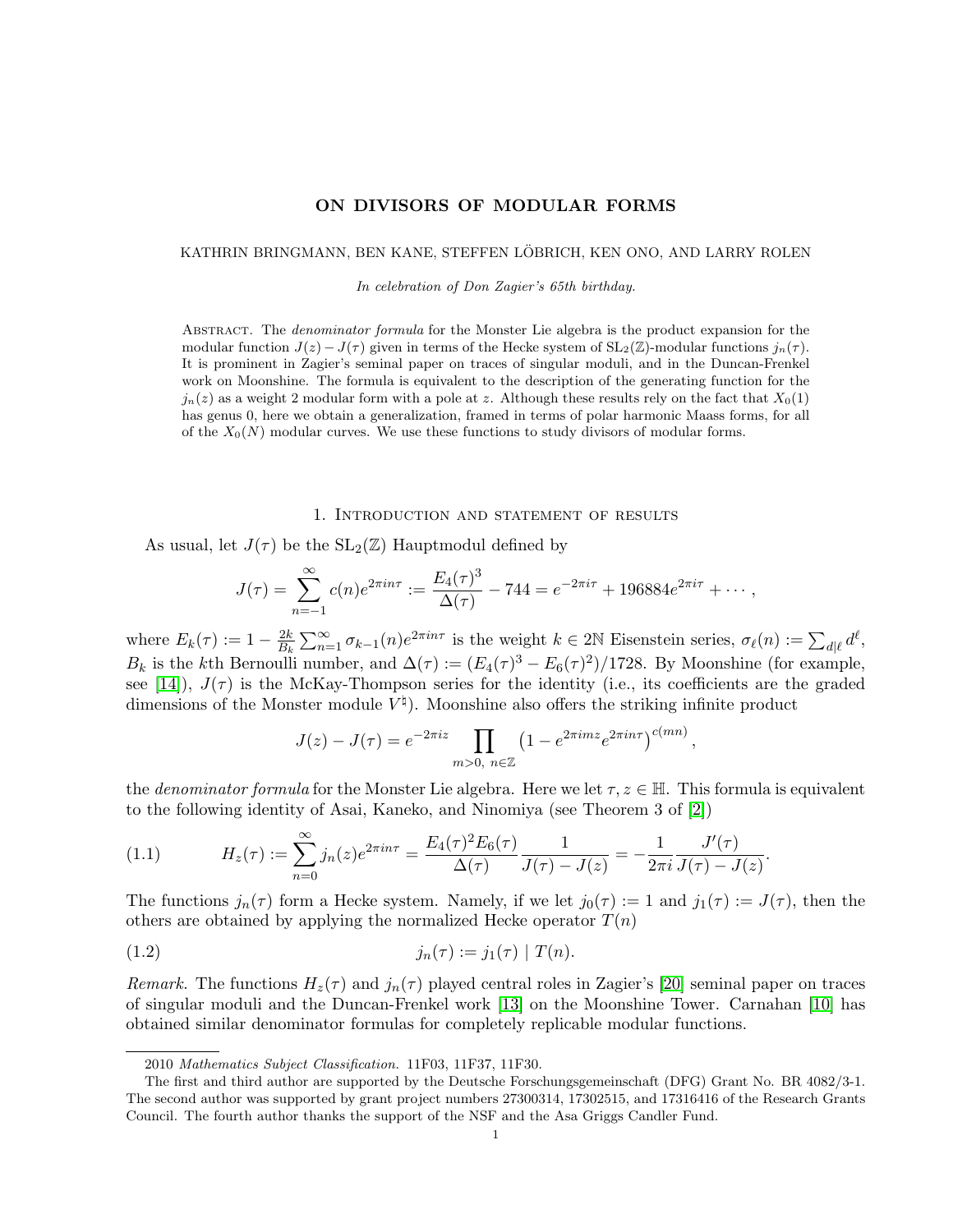If  $z \in \mathbb{H}$ , then  $H_z(\tau)$  is a weight 2 meromorphic modular form on  $SL_2(\mathbb{Z})$  with a single pole (modulo  $SL_2(\mathbb{Z})$ ) at the point z. Using these functions, the *divisor modular form* of a normalized weight k meromorphic modular form  $f(\tau)$  on  $SL_2(\mathbb{Z})$  was defined in [\[9\]](#page-9-5) as<sup>[1](#page-1-0)</sup>

<span id="page-1-4"></span>(1.3) 
$$
f^{\text{div}}(\tau) := \sum_{z \in \text{SL}_2(\mathbb{Z}) \backslash \mathbb{H}} e_z \text{ord}_z(f) H_z(\tau),
$$

where  $e_z := 2/\# \text{Stab}_z (\text{SL}_2(\mathbb{Z}))$  With  $\Theta := \frac{1}{2\pi i}$  $\frac{d}{d\tau}$ , Theorem 1 of [\[9\]](#page-9-5) asserts that

<span id="page-1-3"></span>(1.4) 
$$
f^{\text{div}}(\tau) = -\frac{\Theta(f(\tau))}{f(\tau)} + \frac{kE_2(\tau)}{12}.
$$

Although these results rely on the fact that  $X_0(1)$  has genus 0, there is a natural extension for congruence subgroups. This extension requires polar harmonic Maass forms, which are harmonic Maass forms with poles in the upper half-plane (see [\[5\]](#page-9-6) for details). Here we consider the modular curves  $X_0(N)$ . For  $n \in \mathbb{N}$ , we define a Hecke system of  $\Gamma_0(N)$  harmonic Maass functions  $j_{N,n}(\tau)$  in Section [3](#page-5-0) which generalize the  $j_n(\tau)$ .

In Section [2](#page-4-0) we construct weight 2 polar harmonic Maass forms  $H^*_{N,z}(\tau)$  which generalize the  $H_z(\tau)$ . We have two cases for the  $H^*_{N,z}(\tau)$ , according to whether  $z \in \mathbb{H}$  or z is a cusp, which we consider separately. The following theorem summarizes the essential properties of these functions when  $z \in \mathbb{H}$ .

<span id="page-1-1"></span>**Theorem 1.1.** If  $z \in \mathbb{H}$ , then  $H^*_{N,z}(\tau)$  is a weight 2 polar harmonic Maass form on  $\Gamma_0(N)$  which vanishes at all cusps and has a single simple pole at z. Moreover, the following are true:

(1) If  $z \in \mathbb{H}$  and  $\text{Im}(\tau) > \max\{\text{Im}(z), \frac{1}{\text{Im}(z)}\}$  $\frac{1}{\text{Im}(z)}\},\$  then we have that

<span id="page-1-2"></span>
$$
H_{N,z}^*(\tau) = \frac{3}{\pi \left[ SL_2(\mathbb{Z}) : \Gamma_0(N) \right] \operatorname{Im}(\tau)} + \sum_{n=1}^{\infty} j_{N,n}(z) e^{2\pi i n \tau}.
$$

(2) For gcd(N, n) = 1, we have  $j_{N,n}(\tau) = j_{N,1}(\tau) | T(n)$ .

- (3) For  $n \mid N$ , we have  $j_{N,n}(\tau) = j_{\frac{N}{n},1}(n\tau)$ .
- (4) As  $n \to \infty$ , we have

(1.5) 
$$
j_{N,n}(\tau) = \sum_{\substack{\lambda \in \Lambda_{\tau} \\ \lambda \leq n}} \sum_{(c,d) \in S_{\lambda}} e\left(-\frac{n}{\lambda}r_{\tau}(c,d)\right) e^{\frac{2\pi n \text{Im}(\tau)}{\lambda}} + O_{\tau}(n)
$$

for some real numbers  $r_{\tau}(c, d)$  (see [\(3.2\)](#page-6-0)),  $\Lambda_{\tau}$  a lattice in  $\mathbb{R}$  (see [\(3.3\)](#page-6-1)), and  $S_{\lambda}$  the set of solutions to  $Q_{\tau}(c,d) = \lambda$  for a certain positive-definite binary quadratic form  $Q_{\tau}$  (see [\(3.4\)](#page-6-2)).

Four Remarks.

(1) In Theorem [1.1](#page-1-1) (1), the inequality on  $\text{Im}(\tau)$  is required for convergence.

(2) For  $N = 1$ , we have that  $H_{1,z}^*(\tau) = H_z(\tau) - E_2^*(\tau)$ , where  $E_2^*(\tau) := -\frac{3}{\pi \text{Im}(\tau)} + E_2(\tau)$  is the usual weight 2 nonholomorphic Eisenstein series, and we have that  $j_{1,n}(\tau) = j_n(\tau) + 24\sigma_1(n)$ .

(3) The sums [\(1.5\)](#page-1-2) were introduced by Hardy and Ramanujan [\[15\]](#page-9-7) (see also [\[3,](#page-9-8) [4\]](#page-9-9)) to study the Fourier coefficients of  $1/E_6$ . Their formulas have been generalized [\[7,](#page-9-10) [8\]](#page-9-11) to negative weight meromorphic modular forms. Theorem [1.1](#page-1-1) (4) extends these results to weight 0 where the series are not absolutely convergent.

<span id="page-1-0"></span><sup>&</sup>lt;sup>1</sup>Note that this summation does not include the cusp  $i\infty$ .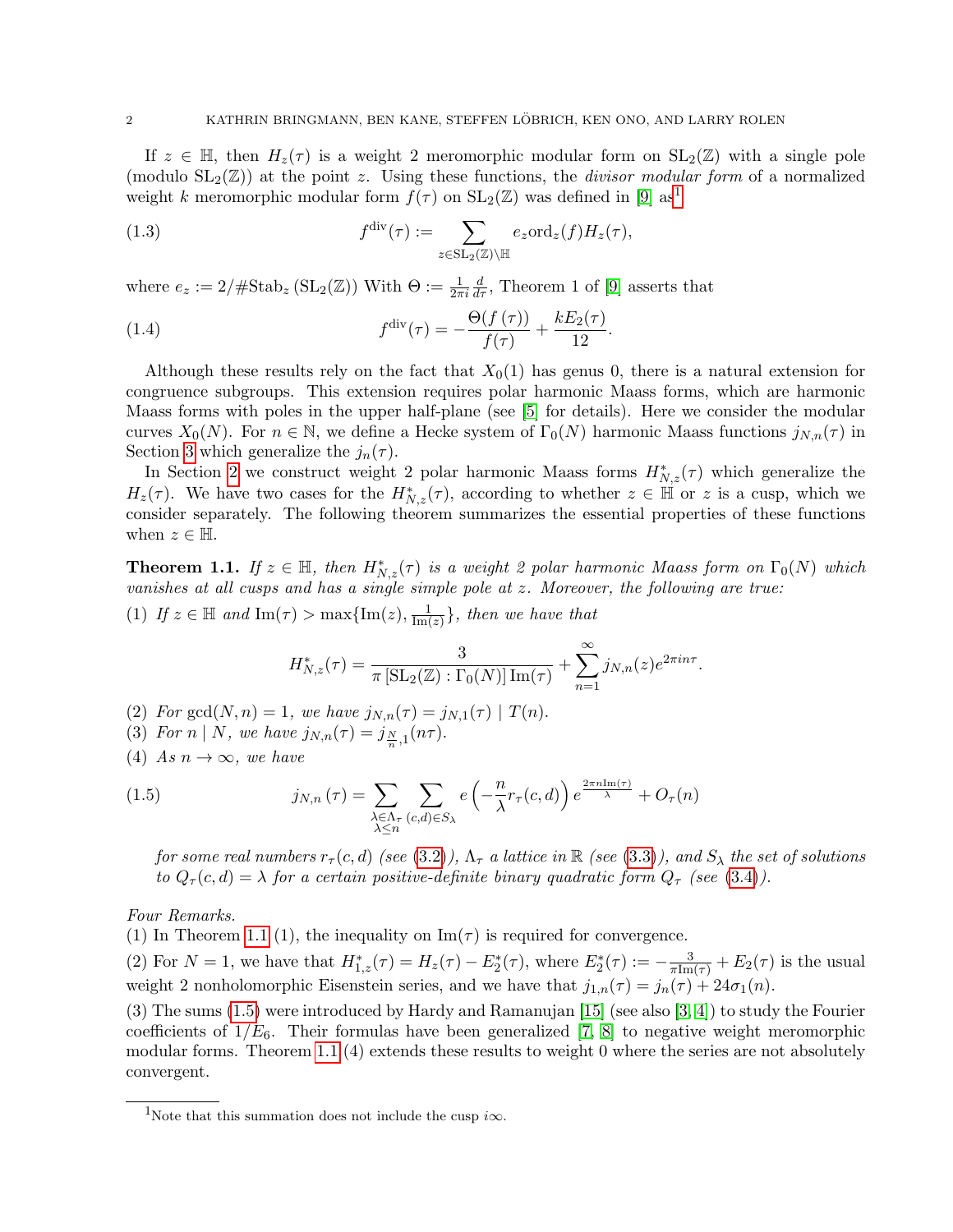(4) Theorem [1.1](#page-1-1) (4) gives asymptotics for  $j_{N,n}(z)$  in the n-aspect. If  $\text{Im}(z) \geq \text{Im}(Mz)$  for all  $M \in \Gamma_0(N)$ , then

<span id="page-2-2"></span>(1.6) 
$$
j_{N,n}(z) = e^{-2\pi inz} + \sum_{\substack{c \geq 1 \\ N \mid c}} \sum_{\substack{d \in \mathbb{Z} \\ \gcd(c,d)=1 \\ |cz+d|^2=1}} e\left(n\frac{d-a}{c}\right) e^{2\pi in\overline{z}} + O_z(n)
$$

as  $n \to \infty$ .

The second case we consider are those  $H^*_{N,\rho}(\tau)$  where  $\rho$  is a cusp of  $X_0(N)$ . These functions are compatible with the  $H^*_{N,z}(\tau)$  considered in Theorem [1.1.](#page-1-1) More precisely, since  $z \mapsto H^*_{N,z}(\tau)$  is continuous (even harmonic) and  $\Gamma_0(N)$ -invariant, it follows that

(1.7) 
$$
H_{N,\rho}^*(\tau) := \lim_{z \to \rho} H_{N,z}^*(\tau)
$$

is well-defined and only depends on the equivalence class of  $\rho$ . The next result summarizes these functions' properties. We use the Kloosterman sums  $K_{i\infty,\rho}(0,-n;c)$  of  $(2.4)$  and the weight 2 harmonic Eisenstein series  $E_{2,N,\rho}^*(\tau)$  for  $\Gamma_0(N)$  defined in Section [2.](#page-4-0) These have constant term 1 at  $\rho$  and vanish at all other cusps.

<span id="page-2-3"></span>**Theorem 1.2.** We have that  $H^*_{N,\rho}(\tau) = -E^*_{2,N,\rho}(\tau)$ . Moreover, the following are true: (1) We have

<span id="page-2-4"></span>
$$
H_{N,\rho}^*(\tau) = \frac{3}{\pi \left[ SL_2(\mathbb{Z}) : \Gamma_0(N) \right] \text{Im}(\tau)} - \delta_{\rho,\infty} + \sum_{n=1}^{\infty} j_{N,n}(\rho) e^{2\pi i n \tau}, \quad \text{with}
$$
  

$$
j_{N,n}(\rho) := \lim_{\tau \to \rho} j_{N,n}(\tau) = \frac{4\pi^2 n}{\ell_\rho} \sum_{\substack{c \ge 1 \\ N \mid c}} \frac{K_{i\infty,\rho}(0, -n; c)}{c^2},
$$

where  $\ell_{\rho}$  denotes the cusp width of  $\rho$  and  $\delta_{\rho,\infty} := 1$  if  $\rho = i\infty$  and 0 otherwise.

(2) For 
$$
gcd(N, n) = 1
$$
, we have  $j_{N,n}(\rho) = \lim_{\tau \to \rho} j_{N,1}(\tau) | T(n)$ .

(3) For  $n \mid N$ , we have  $j_{N,n}(\rho) = \lim_{\tau \to \rho} j_{\frac{N}{n},1}(n\tau)$ .

Two Remarks.

(1) Recall that the Fourier expansion in Theorem [1.1](#page-1-1) (1) is not valid as  $z \to i\infty$ .

(2) The  $j_{N,n}(\rho)$  are divisor sums, which we leave to the interested reader to verify. From a general-ization of the Weil bound [\(3.9\)](#page-7-0) one can obtain  $j_{N,n}(\rho) = O(n^{\frac{3}{2}})$ .

We turn to the task of extending [\(1.4\)](#page-1-3) to generic  $\Gamma_0(N)$ . Suppose that f is a weight k meromorphic modular form on  $\Gamma_0(N)$ . In analogy with [\(1.3\)](#page-1-4), we define the *divisor polar harmonic Maass form* 

(1.8) 
$$
f^{\text{div}}(\tau) := \sum_{z \in X_0(N)} e_{N,z} \text{ord}_z(f) H^*_{N,z}(\tau),
$$

where  $e_{N,z} := 2/\# \text{Stab}_z(\Gamma_0(N))$  and  $e_{N,\rho} := 1$  when  $\rho$  is a cusp. Generalizing [\(1.4\)](#page-1-3), we show the following.

<span id="page-2-0"></span>**Theorem 1.3.** If  $S_2(\Gamma_0(N))$  denotes the space of weight 2 cusp forms on  $\Gamma_0(N)$ , then

<span id="page-2-1"></span>
$$
f^{\text{div}}(\tau) \equiv \frac{k}{4\pi \operatorname{Im}(\tau)} - \frac{\Theta(f(\tau))}{f(\tau)} \pmod{S_2(\Gamma_0(N))}.
$$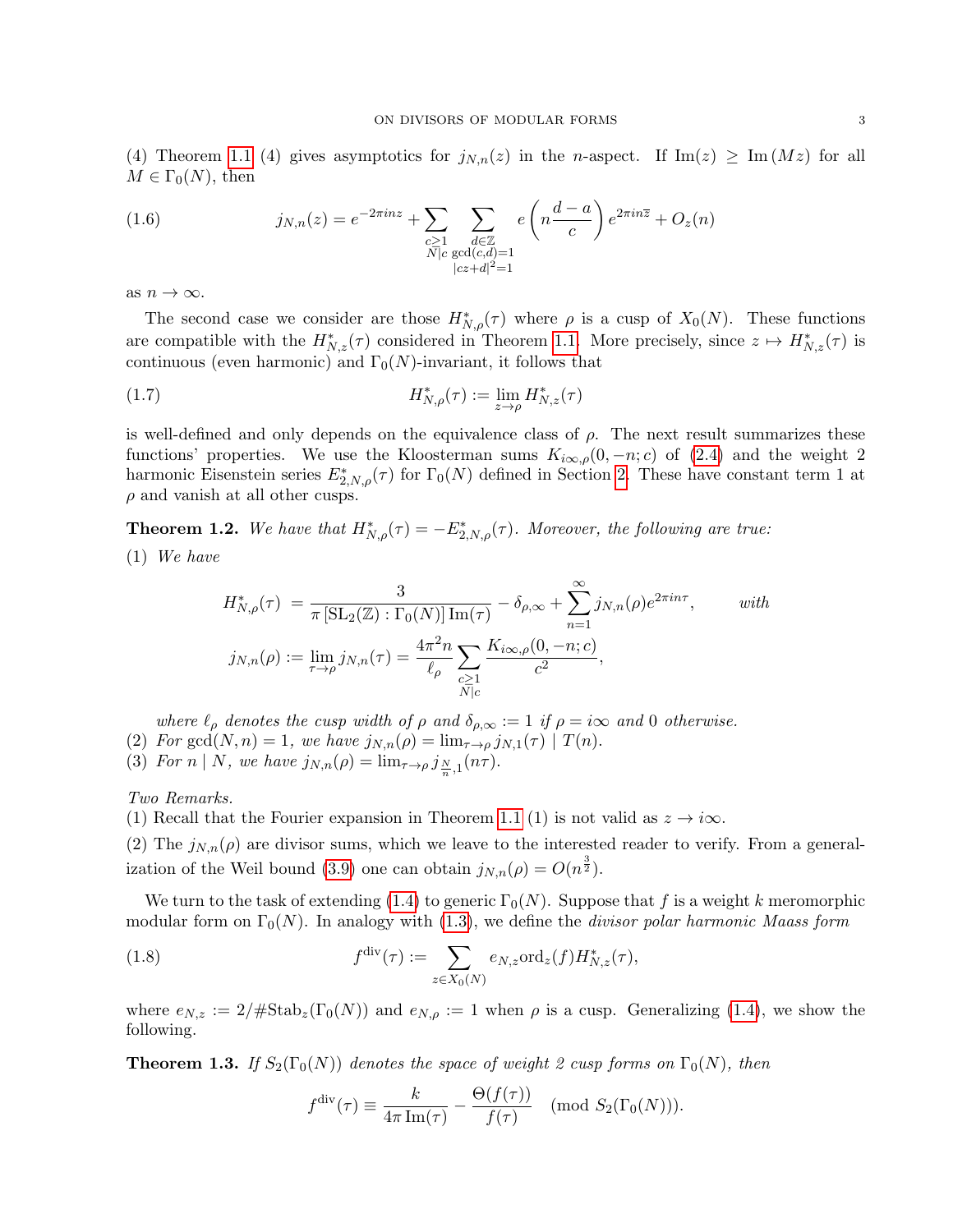## Three Remarks.

(1) The coefficient of  $1/\text{Im}(\tau)$  in  $H^*_{N,z}(\tau)$  is independent of z. By the valence formula, summing over every element of  $X_0(N)$  in the definition of  $f^{\text{div}}(\tau)$  multiplies this constant by  $\frac{k}{12} [\text{SL}_2(\mathbb{Z}) : \Gamma_0(N)],$ giving the nonholomorphic correction term on the right-hand side of Theorem [1.3.](#page-2-0)

(2) At first glance, definitions [\(1.3\)](#page-1-4) and [\(1.8\)](#page-2-1) might appear different for  $N = 1$ . Indeed,  $H_{1,z}^*(\tau) =$  $H_z(\tau) - E_2^*(\tau)$ , and the sum in [\(1](#page-2-1).8) includes the cusp i $\infty$  whereas (1.[3\)](#page-1-4) omits it. The quasimodular Eisenstein series  $E_2(\tau)$  in [\(1.4\)](#page-1-3) and the valence formula guarantee that they coincide.

(3) The formula in Theorem [1.3](#page-2-0) has already been obtained by Choi using a regularized inner product due to Petersson, but without relating the Fourier coefficients of  $f<sup>div</sup>$  to the polar harmonic Maass forms  $H^*_{N,z}$  (see Theorem 1.4 of [\[11\]](#page-9-12)).

Theorem [1.3](#page-2-0) can be used to numerically compute divisors of meromorphic modular forms  $f(\tau)$ , which, in general, is a difficult task (for example, see [\[12\]](#page-9-13)). The series  $-\frac{\Theta(f(\tau))}{f(\tau)}$  $\frac{(J(\tau))}{f(\tau)}$  is the logarithmic derivative of  $f(\tau)$ , and this fact converts the points  $z \in \mathbb{H}$  in the divisor of  $f(\tau)$  into simple poles. These can be identified by the asymptotic properties of the coefficients of  $H^*_{N,z}(\tau)$  given in Theorem [1.1.](#page-1-1) This follows from Theorem [1.3](#page-2-0) and the fact that coefficients of cusp forms satisfy Deligne's bound. In the case of the modular functions  $j(\tau) - \alpha$ , where  $\alpha \in \mathbb{C}$ , this has been carried out recently by Alwaise [\[1\]](#page-9-14). The method is based on the following immediate corollary to Theorems [1.1–](#page-1-1)[1.3.](#page-2-0)

<span id="page-3-0"></span>**Corollary 1.4.** Suppose that  $f(\tau)$  is a meromorphic modular form of weight k on  $\Gamma_0(N)$  whose divisor is not supported at cusps. Let  $y_1$  be the largest imaginary part of any points in the divisor of  $f(\tau)$  lying in  $\mathbb{H}$ . Then if  $-\frac{\Theta(f(\tau))}{f(\tau)} = \mathbb{E} \sum_{n \gg -\infty} a(n)q^n$   $(q = e^{2\pi i \tau})$ , we have that

$$
y_1 = \limsup_{n \to \infty} \frac{\log |a(n)|}{2\pi n}.
$$

Two Remarks.

(1) We require lim sup in Corollary [1.4](#page-3-0) because the  $a(n)$  can vanish on arithmetic progressions.

(2) It would be interesting to develop a practical algorithm for numerically computing modular form divisors. The idea would be to carefully peel away poles of  $f^{\text{div}}(\tau)$  in descending order until one is left with a linear combination of functions  $E_{N,\rho}^*(\tau)$ .

**Example 1.** For the Eisenstein series  $E_4(\tau)$ , we have

$$
-\frac{\Theta(E_4(\tau))}{E_4(\tau)} = -240q + 53280q^2 - 12288960q^3 + 2835808320q^4 - 654403831200q^5 + \cdots
$$

The sequence  $\{b(n)\}_{n\geq 1} = \{\log |a(n)|/(2\pi n)\}_{n\geq 1}$  converges rapidly. Indeed,  $b(2) = 0.866066794...,$ and  $b(10) = 0.866025404...$  matches the first 16 digits of the limiting value. The divisor of  $E_4(\tau)$ and  $\vartheta(10) = 0.800025404...$  matches the first 16 digits of the limiting value. The divisor of  $E_4(\tau)$  is supported on a zero at  $\omega := (-1 + \sqrt{-3})/2$ . By [\(1.6\)](#page-2-2), since  $\omega$  lies on the unit circle (implying that the second term on the right-hand side of  $(1.6)$  appears) for large n,  $a(n)$  should very nearly be 1  $\frac{1}{3}(e^{-2\pi i n\omega} + 2e^{2\pi i n\omega}) = e^{-2\pi i n\omega}$ , which is very easily seen numerically.

**Example 2.** We consider  $f(\tau) := E_4(2\tau) + \frac{\eta^{16}(2\tau)}{\eta^{8}(\tau)}$  $\frac{\eta^{\infty}(2\tau)}{\eta^8(\tau)}$ , where  $\eta(\tau)$  is Dedekind's eta-function. By the valence formula for  $\Gamma_0(2)$ , it has a single zero, say  $z_0$ , in  $X_0(2)$ . We find that

$$
-\frac{\Theta(f(\tau))}{f(\tau)} = -q - 495q^2 + 659q^3 + 113233q^4 - 261211q^5 + \cdots
$$

After the first 3000 terms the sequence  $\log |a(n)|/(2\pi n)$  stabilizes and offers Im( $z_0$ )  $\approx 0.4357$ . As  $f(\tau)$  has real coefficients and there is only one zero,  $-\overline{z}_0$  must be  $\Gamma_0(2)$ -equivalent to  $z_0$ . We choose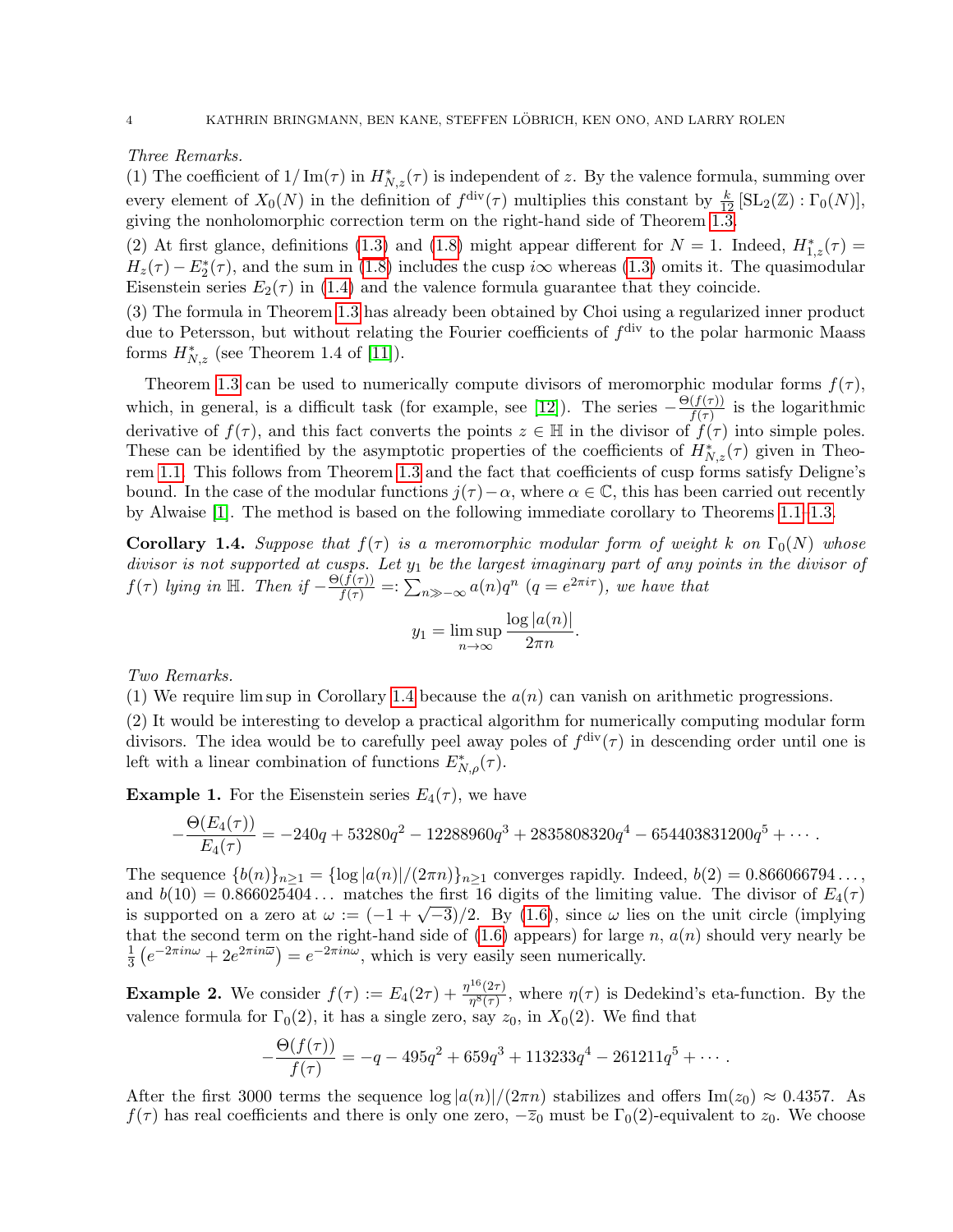the fundamental domain

$$
\left\{z\in\mathbb{H}\colon -\frac{1}{2}\leq \mathrm{Re}(z)\leq \frac{1}{2} \text{ and } \forall M\in\Gamma_0(2)\colon \Big(\mathrm{Im}\,(Mz)\geq \mathrm{Im}(z) \text{ and } \mathrm{Im}\,(Mz)>\mathrm{Im}(z) \text{ if } \mathrm{Re}(z)<0\Big) \right\}.
$$

Thus, either  $\text{Re}(z) \in \{0, \frac{1}{2}\}$  $\frac{1}{2}$ , or z lies on the arc  $|2z - 1| = 1$ . The first two cases are easily excluded by the sign patterns of  $a(n)$ , and the zero on the arc is easily approximated as  $z_0 \approx 0.2547 + 0.4357i$ .

This paper is organized as follows. In Section [2](#page-4-0) we construct the weight 2 polar harmonic Maass forms  $H_{N,z}^*(\tau)$ . In Section [3](#page-5-0) we relate their Fourier coefficients to the values of the weight 0 weak Maass forms at  $\tau = z$ , proving Theorems [1.1,](#page-1-1) [1.2,](#page-2-3) and [1.3.](#page-2-0)

## 2. Weight 2 Polar Harmonic Maass forms

<span id="page-4-0"></span>2.1. The  $H^*_{N,z}(\tau)$  when  $z \in \mathbb{H}$ . Define for  $z, \tau \in \mathbb{H}$  and  $s \in \mathbb{C}$  with  $\text{Re}(s) > 0$ 

(2.1) 
$$
P_{N,s}(\tau,z) := \sum_{M \in \Gamma_0(N)} \frac{\varphi_s(M\tau,z)}{j(M,\tau)^2 |j(M,\tau)|^{2s}}
$$

with  $j(\left(\begin{smallmatrix} a & b \ c & d \end{smallmatrix}\right), \tau) := c\tau + d$  and

$$
\varphi_s(\tau, z) := (\text{Im}(z))^{1+s} (\tau - z)^{-1} (\tau - \overline{z})^{-1} |\tau - \overline{z}|^{-2s}
$$

.

These functions were introduced and investigated in the z-variable in [\[6\]](#page-9-15), where it was shown that these are *polar harmonic Maass forms*. These functions are allowed to have poles in the upper half plane instead of only at the cusps. In this paper, we are interested in properties of  $P_{N,s}(\tau,z)$  as functions of  $\tau$ . A direct calculation shows that for  $L \in \Gamma_0(N)$ 

$$
P_{N,s}(L\tau,z) = j (L,\tau)^{2} |j (L,\tau)|^{2s} P_{N,s}(\tau,z).
$$

In [\[6\]](#page-9-15) it was shown, by a lengthy calculation, that the function  $P_{N,s}(\tau,z)$  has an analytic continuation to  $s = 0$ , which we denote by  $\text{Im}(z)\Psi_{2,N}(\tau,z)$ . Let  $\mathcal{H}_k(\Gamma_0(N))$  be the space of weight k polar harmonic Maass forms with respect to  $\Gamma_0(N)$ . Lemma 4.4 of [\[6\]](#page-9-15) then states that  $z \mapsto$  $\text{Im}(z)\Psi_{2,N}(\tau,z) \in \mathcal{H}_0(\Gamma_0(N)).$  In the  $\tau$  variable, these functions are also polar harmonic Maass forms, as the next proposition shows. For this, for  $w \in \mathbb{C}$ , let  $e(w) := e^{2\pi i w}$ , and

$$
K(m, n; c) := \sum_{\substack{a, d \pmod{c} \\ ad \equiv 1 \pmod{c}}} e\left(\frac{md + na}{c}\right).
$$

Moreover,  $I_k$  and  $J_k$  denote the usual I- and J-Bessel functions. The following proposition can be obtained by a careful inspection of the proof of Theorem 3.1 of [\[6\]](#page-9-15).

<span id="page-4-1"></span>**Proposition 2.1.** We have that  $\tau \mapsto \text{Im}(z)\Psi_{2,N}(\tau,z) \in \mathcal{H}_2(\Gamma_0(N))$ . For  $\text{Im}(\tau) > \text{max}\{\text{Im}(z), \frac{1}{\text{Im}(z)}\}$  $\frac{1}{\text{Im}(z)}\},$ its Fourier expansion (in  $\tau$ ) has the form

$$
\begin{split} \text{Im}(z)\Psi_{2,N}(\tau,z) &= -\frac{6}{\left[\text{SL}_{2}(\mathbb{Z}) : \Gamma_{0}(N)\right]\text{Im}(\tau)} - 2\pi \sum_{m\geq 1} \left(e^{-2\pi i m z} - e^{-2\pi i m \overline{z}}\right)e^{2\pi i m \tau} \\ &- 4\pi^{2} \sum_{m\geq 1} \sum_{n,c\geq 1} \sqrt{\frac{m}{n}} \frac{K(m,-n;c)}{c} I_{1}\left(\frac{4\pi \sqrt{mn}}{c}\right)e^{2\pi i n z} e^{2\pi i m \tau} \\ &- 4\pi^{2} \sum_{m\geq 1} \sum_{n,c\geq 1} \sqrt{\frac{m}{n}} \frac{K(m,n;c)}{c} J_{1}\left(\frac{4\pi \sqrt{mn}}{c}\right)e^{-2\pi i n \overline{z}} e^{2\pi i m \tau} - 8\pi^{3} \sum_{m\geq 1} m \sum_{\substack{c\geq 1\\N \mid c}} \frac{K(m,0;c)}{c^{2}} e^{2\pi i m \tau} .\end{split}
$$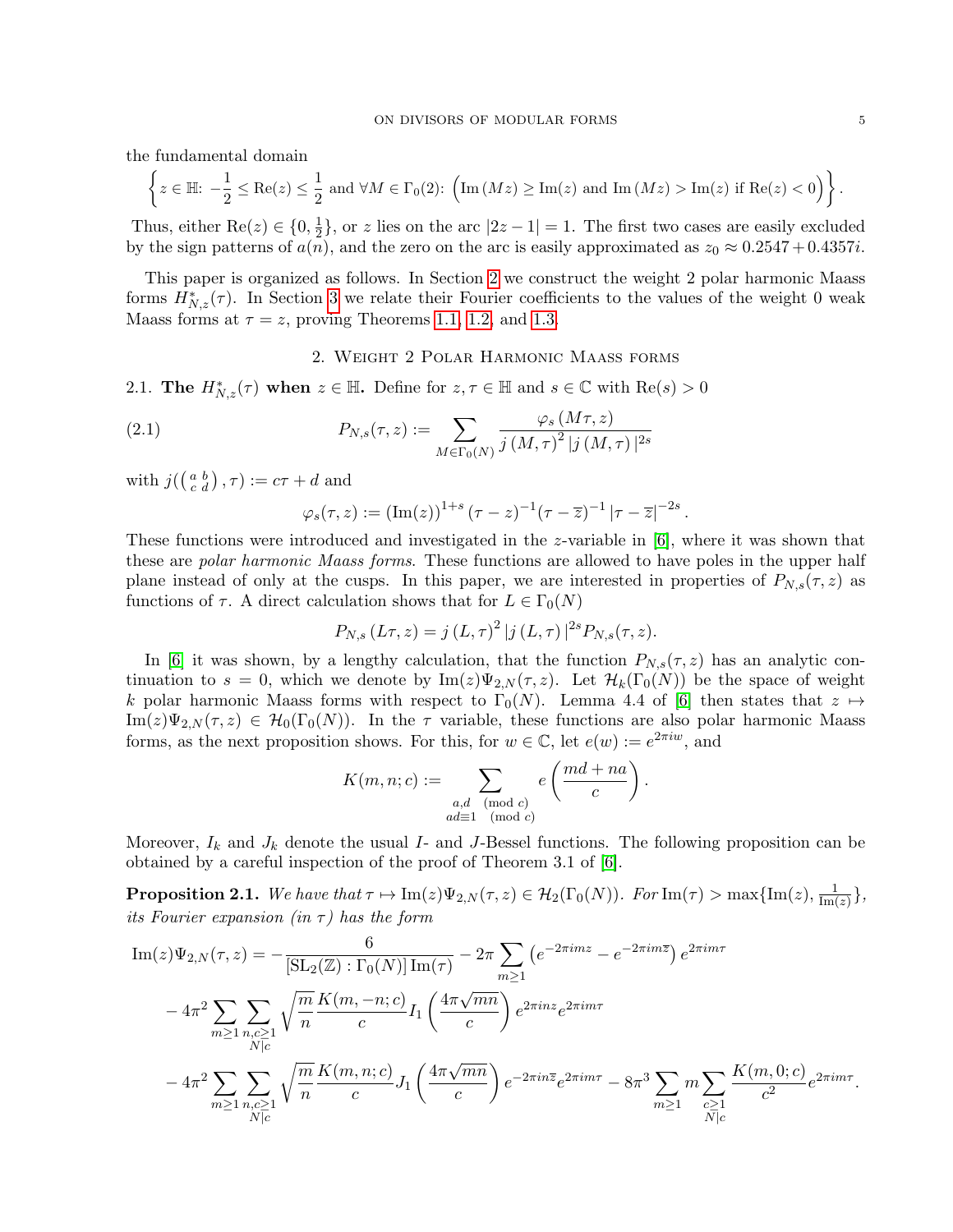<span id="page-5-5"></span>We then set

(2.2) 
$$
H_{N,z}^*(\tau) := -\frac{\operatorname{Im}(z)}{2\pi} \Psi_{2,N}(\tau,z).
$$

*Remark.* We have, as  $\tau \to z$ ,

(2.3) 
$$
H_{N,z}^*(\tau) = \frac{1}{2\pi i e_{N,z}} \frac{1}{\tau - z} + O(1)
$$

with  $e_{N,z}$  as defined after [\(1.8\)](#page-2-1).

2.2. The  $H^*_{N,z}(\tau)$  for cusps. We require the Fourier expansion of the functions  $H^*_{N,\rho}(\tau)$  defined in [\(1.7\)](#page-2-4). For any cusp  $\rho$  of  $\Gamma_0(N)$ , denote by  $\ell_\rho$  the cusp width and let  $M_\rho$  be a matrix in  $SL_2(\mathbb{Z})$  with  $\rho = M_{\rho} i\infty$ . For two cusps  $\mathfrak{a}, \mathfrak{b}$  of  $\Gamma_0(N)$ , the generalized Kloosterman sums are

(2.4) 
$$
K_{\mathfrak{a},\mathfrak{b}}(m,n;c) := \sum_{\left(\begin{smallmatrix} a & b \\ c & d \end{smallmatrix}\right) \in \Gamma_{\infty}^{\ell_{\mathfrak{a}}}} \sum_{M_{\mathfrak{a}}^{-1} \Gamma_{0}(N)M_{\mathfrak{b}}/ \Gamma_{\infty}^{\ell_{\mathfrak{b}}}} e\left(\frac{md}{\ell_{\mathfrak{b}}c} + \frac{na}{\ell_{\mathfrak{a}}c}\right)
$$

with  $\Gamma_{\infty} := \{ \pm \left( \begin{smallmatrix} 1 & n \\ 0 & 1 \end{smallmatrix} \right) : n \in \mathbb{Z} \}.$  Note that we have  $K_{i\infty,i\infty}(m,n;c) = K(m,n;c)$ .

<span id="page-5-2"></span>**Lemma 2.2** (Lemma 5.4 of  $[6]$ ). We have

<span id="page-5-1"></span>
$$
H_{N,\rho}^*(\tau) = \frac{3}{\pi \left[ SL_2(\mathbb{Z}) : \Gamma_0(N) \right] \mathrm{Im}(\tau)} - \delta_{\rho,\infty} + \frac{4\pi^2}{\ell_\rho} \sum_{n \geq 1} n \sum_{c \geq 1} \frac{K_{\rho,i\infty}(n,0;c)}{c^2} e^{2\pi i n \tau}.
$$

The Fourier expansions in Lemma [2.2](#page-5-2) yield a relation with the harmonic weight 2 Eisenstein series  $E^*_{2,N,\rho}(\tau)$  for  $\Gamma_0(N)$ . For  $\text{Re}(s) > 0$ , define

(2.5) 
$$
E_{2,N,\rho,s}^*(\tau) := \sum_{M \in \Gamma_\rho \backslash \Gamma_0(N)} j \left( M_\rho M, \tau \right)^{-2} |j \left( M_\rho M, \tau \right)|^{-2s}.
$$

Using the Hecke trick, it is well-known (cf. Satz 6 of [\[16\]](#page-9-16)) that  $E_{2,N,\rho,s}^*(\tau)$  has an analytic continuation to  $s = 0$ , denoted by  $E_{2,N,\rho}^*(\tau)$ . Applying equations (5.3) and (5.4) in Theorem 1 of [\[19\]](#page-9-17) with  $v = 1$ ,  $A_j = M_\rho$ ,  $\Gamma = \Gamma_0(N)$ , and  $\mu = 0$  to obtain the Fourier expansion of  $E^*_{2,N,\rho}$ , we see that

(2.6) 
$$
H_{N,\rho}^*(\tau) = -E_{2,N,\rho}^*(\tau).
$$

<span id="page-5-4"></span>3. THE  $j_{N,n}(z)$  and the proofs of Theorems [1.1](#page-1-1) and [1.2](#page-2-3)

<span id="page-5-0"></span>3.1. The functions  $j_{N,n}(z)$ . The functions  $j_{N,n}(z)$  are constructed as analytic continuations of Niebur's Poincaré series [\[18\]](#page-9-18). To be more precise, set for  $n \in \mathbb{N}$  and  $\text{Re}(s) > 1$ 

$$
F_{N,-n,s}(z) := \sum_{M \in \Gamma_{\infty} \backslash \Gamma_0(N)} e(-n \operatorname{Re}(Mz)) \operatorname{Im}(Mz)^{\frac{1}{2}} I_{s-\frac{1}{2}}(2\pi n \operatorname{Im}(Mz)).
$$

These functions are *weak Maass forms* of weight 0; instead of being annihilated by  $\Delta_0$ , they have eigenvalue  $s(1-s)$ . To obtain an analytic continuation to  $s = 1$ , one computes the Fourier expansion of  $F_{N,-n,s}(z)$  and uses

$$
\lim_{s \to 1} y^{\frac{1}{2}} I_{s - \frac{1}{2}} (2\pi ny) = y^{\frac{1}{2}} I_{\frac{1}{2}} (2\pi ny) = \frac{1}{\pi \sqrt{n}} \sinh(2\pi ny) = \frac{e^{2\pi ny} - e^{-2\pi ny}}{2\pi \sqrt{n}}
$$

.

<span id="page-5-3"></span>**Proposition 3.1** (Theorem 1 of [\[18\]](#page-9-18)). The function  $F_{N,-n,s}(z)$  has an analytic continuation  $F_{N,-n}(z)$ to  $s = 1$ , and  $F_{N,-n}(z) \in \mathcal{H}_0(\Gamma_0(N))$ . It has the Fourier expansion

$$
F_{N,-n}(z) = \frac{e^{-2\pi i n z} - e^{-2\pi i n \overline{z}}}{2\pi \sqrt{n}} + c_N(n,0) + \sum_{m \ge 1} \left( c_N(n,m) e^{2\pi i m z} + c_N(n,-m) e^{-2\pi i m \overline{z}} \right),
$$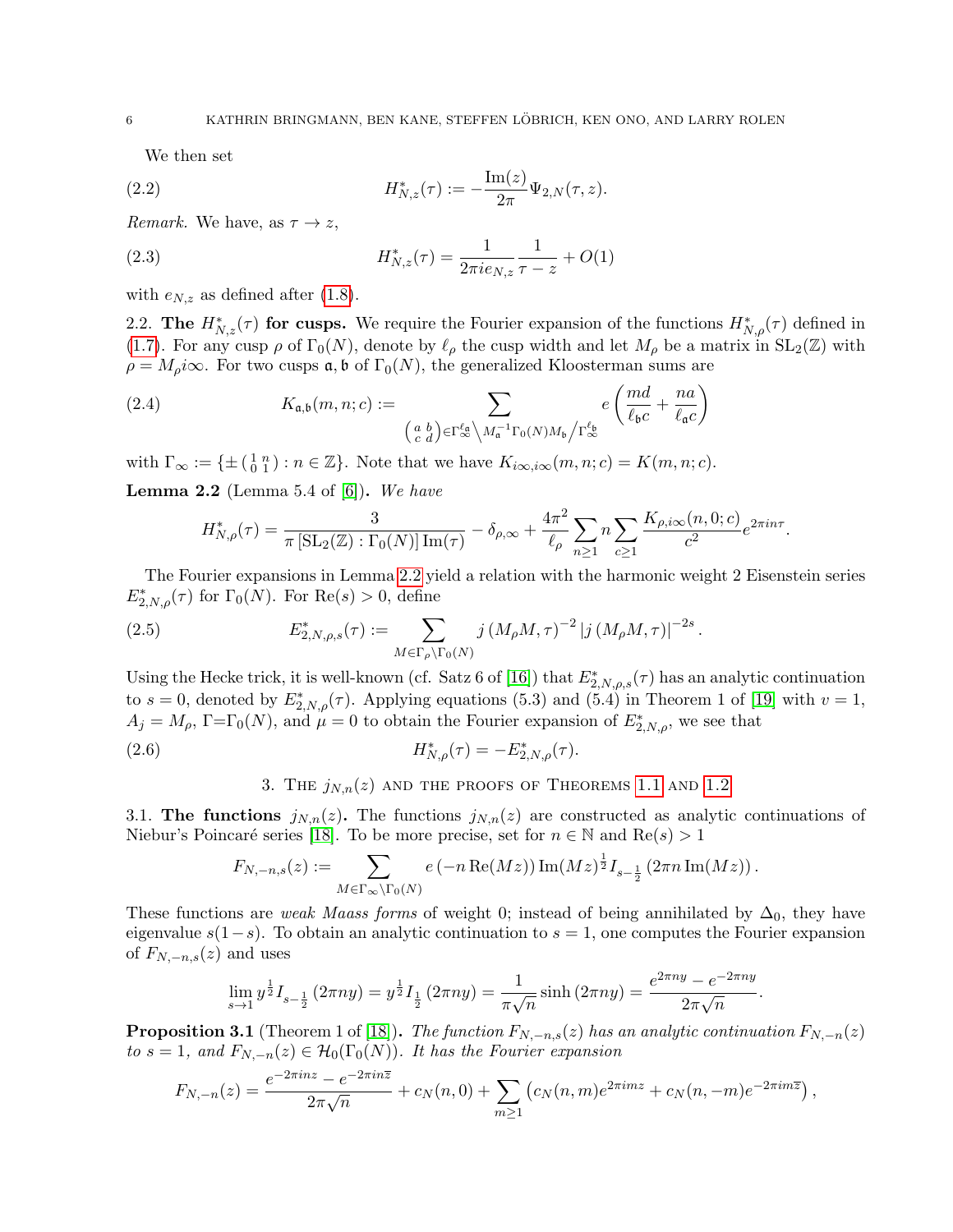where the coefficients are given by

$$
c_N(n,m):=\sum_{\substack{c\geq 1\\N\mid c}}\frac{K(m,-n;c)}{c}\times\begin{cases}\frac{1}{\sqrt{m}}I_1\left(\frac{4\pi\sqrt{mn}}{c}\right)&\text{ if }m>0,\\ \frac{2\pi\sqrt{n}}{c}&\text{ if }m=0,\\ \frac{1}{\sqrt{|m|}}J_1\left(\frac{4\pi\sqrt{|m|n}}{c}\right)&\text{ if }m<0.\end{cases}
$$

We then define the functions  $j_{N,n}(z)$  by

(3.1) 
$$
j_{N,n}(z) := 2\pi \sqrt{n} F_{N,-n}(z).
$$

For  $N = 1$ , we recover the  $j_n(z)$  from the introduction up to the constant  $2\pi\sqrt{n}c_1(n,0) = 24\sigma_1(n)$ .

3.2. Proofs of Theorems [1.1](#page-1-1) and [1.2.](#page-2-3) In order to formally state Theorem [1.1](#page-1-1) (4), for an arbitrary solution  $a, b \in \mathbb{Z}$  to  $ad - bc = 1$ , we define

<span id="page-6-0"></span>(3.2) 
$$
r_z(c,d) := ac|z|^2 + (ad + bc) \operatorname{Re}(z) + bd,
$$

<span id="page-6-1"></span>(3.3) 
$$
\Lambda_z := \left\{ \alpha^2 |z|^2 + \beta \operatorname{Re}(z) + \gamma^2 > 0 : \alpha, \beta, \gamma \in \mathbb{Z} \right\},
$$

$$
Q_z(c,d) := c^2 |z|^2 + 2cd \operatorname{Re}(z) + d^2,
$$

<span id="page-6-2"></span>(3.4) 
$$
S_{\lambda} := \{ (c, d) \in N\mathbb{Z} \times \mathbb{Z} : c \ge 0, \, \gcd(c, d) = 1, \text{ and } Q_z(c, d) = \lambda \}.
$$

Note that although  $r_z(c, d)$  is not uniquely determined,  $e(-nr_z(c, d)/Q_z(c, d))$  is well-defined.

*Proof of Theorem [1.1.](#page-1-1)* (1) For  $n \in \mathbb{N}$ , inspecting the expansions in Propositions [2.1](#page-4-1) and [3.1](#page-5-3) yields that  $2\pi\sqrt{n}F_{N,-n}(z)$  is the coefficient of  $e^{2\pi in\tau}$  in  $-\text{Im}(z)\Psi_{2,N}(\tau,z)/(2\pi)$ , yielding the claim. (2) Since gcd(N, n) = 1,  $T(n)$  commutes with the action of  $\Gamma_0(N)$ , and so it suffices to show that (by analytic continuation)  $f_n(z) = f_1(z) | T(n)$ , where

$$
f_n(z) = f_{n,s}(z) := e(-n \operatorname{Re}(z)) (n \operatorname{Im}(z))^{\frac{1}{2}} I_{s-\frac{1}{2}} (2\pi n \operatorname{Im}(z)).
$$

Let  $f$  be a nonholomorphic modular form of weight 0 with Fourier expansion

<span id="page-6-3"></span>
$$
f(z) = \sum_{m \in \mathbb{Z}} a(\text{Im}(z), m) e^{2\pi i m z}.
$$

Then for  $gcd(n, N) = 1$ , the action of  $T(n)$  on f is given by

(3.5) 
$$
f(z) | T(n) = n \sum_{m \in \mathbb{Z}} \sum_{d | \gcd(m,n)} \frac{a\left(\frac{d^2}{n} \operatorname{Im}(z), \frac{mn}{d^2}\right)}{d} e^{2\pi i m z}.
$$

Write  $f_n(z) = f_n^*(\text{Im}(z))e^{-2\pi i nz}$  with  $f_n^*(y) := (ny)^{\frac{1}{2}}I_{s-\frac{1}{2}}(2\pi ny)e^{-2\pi ny}$ . The mth coefficient in [\(3.5\)](#page-6-3) vanishes unless  $m = -n$ . Moreover, only  $d = n$  contributes, giving

$$
f_1(z) | T(n) = f_n^* (n \operatorname{Im}(z)) e^{-2\pi i n z} = (n \operatorname{Im}(z))^{\frac{1}{2}} I_{s-\frac{1}{2}} (2\pi n \operatorname{Im}(z)) e^{-2\pi i n \operatorname{Re}(z)} = f_n(z).
$$

(3) For  $n \mid N$ , we rewrite

$$
\sum_{M \in \Gamma_{\infty} \backslash \Gamma_0(N)} f_n(Mz) = \sum_{M \in \Gamma_{\infty} \backslash \Gamma_0(N)} f_1(nMz).
$$

Now, with  $M = \begin{pmatrix} a & b \\ c & d \end{pmatrix} \in \Gamma_0(N)$ , we have  $nMz = \frac{anz+bn}{\frac{c}{n}nz+d}$  and  $\begin{pmatrix} a & bn \\ \frac{c}{n} & d \end{pmatrix}$  runs through  $\Gamma_\infty \setminus \Gamma_0(\frac{N}{n})$  $\frac{N}{n}$ ) if  $M$ runs through  $\Gamma_{\infty} \setminus \Gamma_0(N)$ , implying the claim for  $n \mid N$ .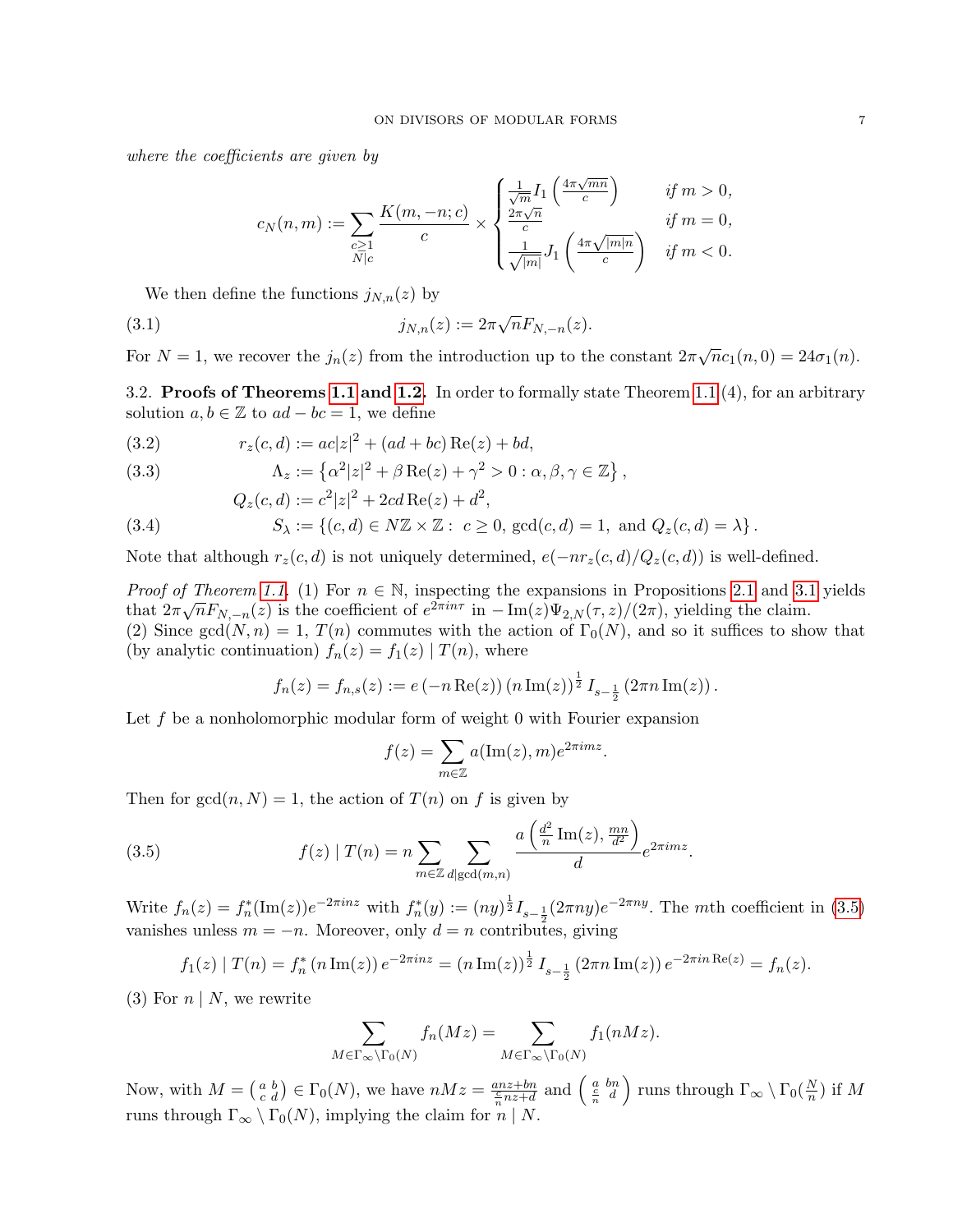(4) We first rewrite the claimed asymptotic formula in terms of the corresponding points  $Mz$  with  $M = \begin{pmatrix} a & b \\ c & d \end{pmatrix} \in \Gamma_{\infty} \backslash \Gamma_0(N)$ . Directly plugging in and simplifying yields  $r_z(c, d)/Q_z(c, d) = \text{Re}(Mz)$ and  $\text{Im}(z)/Q_z(c, d) = \text{Im}(Mz)$ , so the claim in Theorem [1.1](#page-1-1) (4) is equivalent to

<span id="page-7-1"></span>(3.6) 
$$
j_{N,n}(z) = \sum_{\substack{M \in \Gamma_{\infty} \backslash \Gamma_0(N) \\ n \operatorname{Im}(Mz) \ge \operatorname{Im}(z)}} e^{-2\pi i n M z} + O_z(n).
$$

In order to show  $(3.6)$ , we only expand the Fourier expansion for large c. That is to say, we write

<span id="page-7-3"></span>
$$
j_{N,n}(z) = 2 \sum_{\substack{1 \leq c \leq \frac{\sqrt{n}}{\text{Im}(z) \gcd(c,d)=1}} \sum_{\substack{d \in \mathbb{Z} \\ N|c}} e(-n \operatorname{Re}(Mz)) \sinh(2\pi n \operatorname{Im}(Mz))
$$
  

$$
+ 2\pi \sqrt{n} \sum_{\substack{c > \frac{\sqrt{n}}{\text{Im}(z) \gcd(c,d)=1}} \sum_{m \geq 1} \frac{K(m,-n;c)}{\sqrt{m}c} I_1\left(\frac{4\pi \sqrt{mn}}{c}\right) e^{2\pi i m z} + 4\pi^2 n \sum_{\substack{c > \frac{\sqrt{n}}{\text{Im}(z) \gcd(c)}} \frac{K(0,-n;c)}{\log(c)}}{c^2}
$$
  

$$
+ 2\pi \sqrt{n} \sum_{\substack{c > \frac{\sqrt{n}}{\text{Im}(z) \gcd(c)}} \sum_{m \geq 1} \frac{K(-m,-n;c)}{\sqrt{m}c} J_1\left(\frac{4\pi \sqrt{mn}}{c}\right) e^{-2\pi i m \overline{z}}.
$$

In order to obtain [\(3.6\)](#page-7-1), we split the main terms with  $n \text{Im}(Mz) \ge \text{Im}(z)$  off and rewrite

(3.8) 
$$
2\sinh(2\pi n \operatorname{Im}(Mz)) = e^{2\pi n \operatorname{Im}(Mz)} - e^{-2\pi n \operatorname{Im}(Mz)}.
$$

The second term above is obviously bounded. Since

<span id="page-7-2"></span>Im(z) 
$$
\leq n \operatorname{Im}(Mz) = \frac{n \operatorname{Im}(z)}{c^2 \operatorname{Im}(z)^2 + (d + c \operatorname{Re}(z))^2}
$$

implies that  $c \leq \sqrt{n}/\text{Im}(z) \ll_z \sqrt{n}$  and  $|d| \leq |c \text{Re}(z)| + \sqrt{n \text{Im}(z)} \ll_z \sqrt{n}$ , the contribution to the error from the sum of the second terms in [\(3.8\)](#page-7-2) yields an error of at most  $O_z(n)$ .

<span id="page-7-0"></span>For the second, third, and fourth sums in [\(3.7\)](#page-7-3), we use the Weil bound for Kloosterman sums

(3.9) 
$$
|K(m, -n; c)| \leq \sqrt{\gcd(m, n, c)} \sigma_0(c) \sqrt{c} \ll \begin{cases} \sqrt{n}c^{\frac{1}{2} + \varepsilon} & \text{if } m = 0, \\ \sqrt{|m|}c^{\frac{1}{2} + \varepsilon} & \text{if } m \neq 0. \end{cases}
$$

For the third sum in [\(3.7\)](#page-7-3), this gives

<span id="page-7-4"></span>(3.10) 
$$
2\pi\sqrt{n}\sum_{\substack{c > \frac{\sqrt{n}}{\text{Im}(z)}}} \frac{K(0, -n; c)}{c^2} \ll n \sum_{\substack{c > \frac{\sqrt{n}}{\text{Im}(z)}}} c^{-\frac{3}{2} + \varepsilon} \ll_{z} n^{\frac{3}{4} + \varepsilon}.
$$

Next note that for  $x \geq 0$  we have  $|J_1(x)| \leq I_1(x)$  by their series expansions. Since  $x \mapsto \frac{I_1(x)}{x}$  is monotonically increasing and grows at most exponentially, the contribution from the second and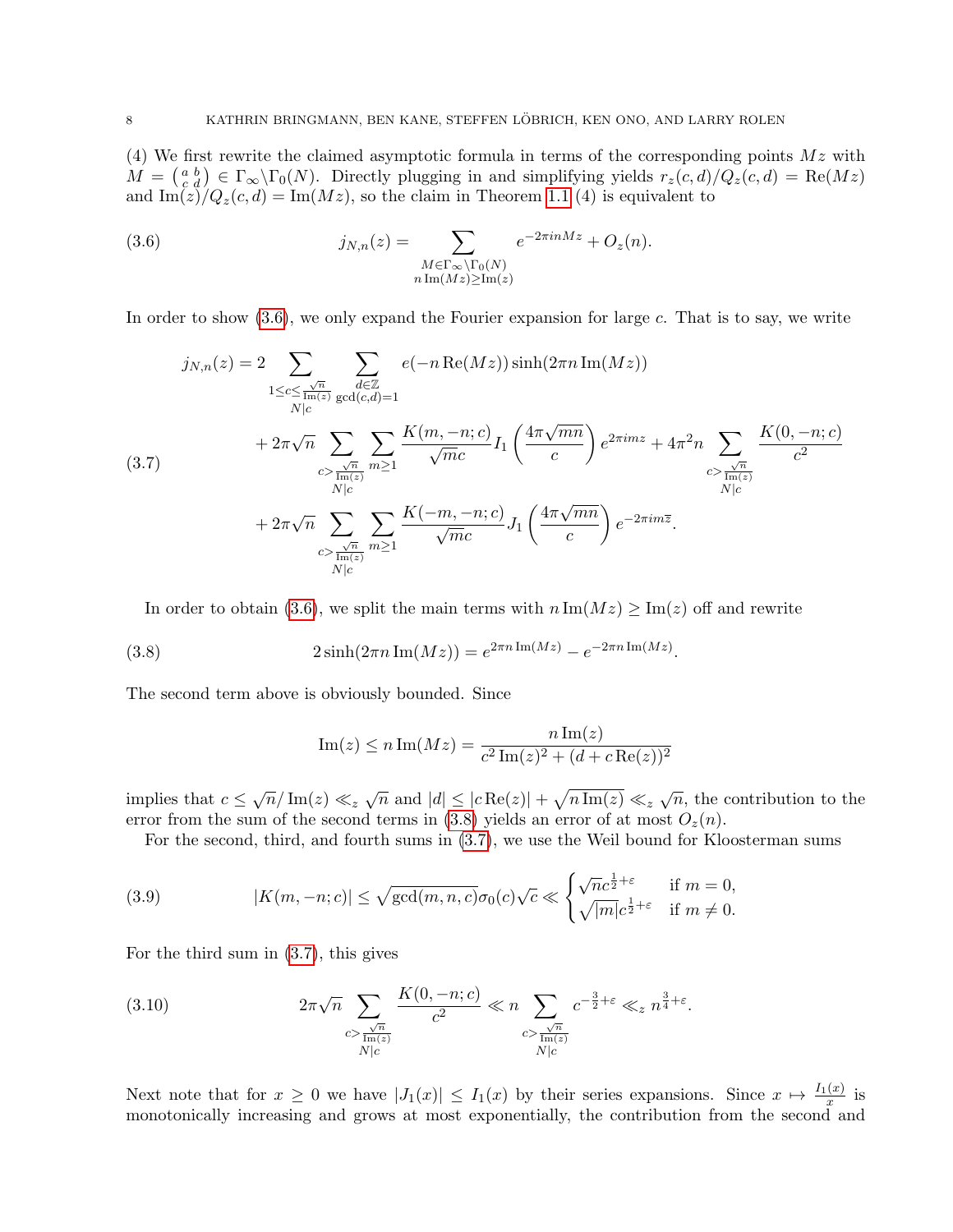fourth terms in  $(3.7)$  may be bounded by, using  $(3.9)$ ,

<span id="page-8-0"></span>
$$
\ll \sum_{\substack{c > \frac{\sqrt{n}}{\text{Im}(z)}}} \sum_{m \ge 1} \frac{|K(\pm m, -n; c)|}{\sqrt{m}c} I_1 \left(\frac{4\pi\sqrt{mn}}{c}\right) e^{-2\pi m \operatorname{Im}(z)}
$$
\n
$$
\ll \sqrt{n} \sum_{\substack{c > \frac{\sqrt{n}}{\text{Im}(z)}}} \sum_{m \ge 1} \frac{|K(\pm m, -n; c)|}{c^2} \frac{I_1(4\pi \operatorname{Im}(z)\sqrt{m})}{4\pi \operatorname{Im}(z)\sqrt{m}} e^{-2\pi m \operatorname{Im}(z)}
$$
\n
$$
\ll \sqrt{n} \sum_{m \ge 1} I_1(4\pi \operatorname{Im}(z)\sqrt{m}) e^{-2\pi m \operatorname{Im}(z)} \ll \sqrt{n}.
$$

It remains to bound the terms in the first sum in [\(3.7\)](#page-7-3) with  $|cz+d|^2 > n$ . Since each term gives It remains to bound the terms in the first sum in (5.7) with  $|cz + a| > n$ . Since each term give a constant contribution, the terms with  $|d| < \sqrt{n} + |c \operatorname{Re}(z)|$  give an error term of at most  $O_z(n)$ .

We finally assume that  $|d| \ge \sqrt{n} + |c \operatorname{Re}(z)|$ . Since  $x \mapsto \frac{\sinh(x)}{x}$  is monotonically increasing and  $|cz+d|^2 > n$ , the remaining terms contribute

$$
\left|\sum_{\substack{c \leq \frac{\sqrt{n}}{\operatorname{Im}(z)} \ |d| \geq \sqrt{n} + |c \operatorname{Re}(z)| \\ N|c}} e(-n \operatorname{Re}(Mz)) \sinh(2\pi n \operatorname{Im}(Mz)) \right| \leq \sum_{c \leq \frac{\sqrt{n}}{\operatorname{Im}(z)}} \sum_{|d| \geq \sqrt{n} + |c x|} \sinh\left(\frac{2\pi n \operatorname{Im}(z)}{|c z + d|^2}\right) \\ \leq \sum_{c \leq \frac{\sqrt{n}}{\operatorname{Im}(z)}} \sum_{|d| \geq \sqrt{n}} \sinh\left(\frac{2\pi n \operatorname{Im}(z)}{d^2}\right) \leq 2\pi \sqrt{n} \sum_{d \geq \sqrt{n}} \frac{n}{d^2} \frac{\sinh(2\pi \operatorname{Im}(z))}{2\pi \operatorname{Im}(z)} = O_z(n),
$$

This implies that the terms in the first sum in [\(3.7\)](#page-7-3) with  $|cz+d|^2 > n$  contribute  $O_z(n)$ . Remark.

 $B$ y replacing  $c > \sqrt{n}/\text{Im}(z)$  with  $c > C$  in [\(3.10\)](#page-7-4) and [\(3.11\)](#page-8-0), one finds that the terms decay like  $C^{-\frac{1}{2}+\varepsilon}$  times a power of n. For  $c \leq C$ , the expansions in Proposition [3.1](#page-5-3) decay exponentially in m.

*Proof of Theorem [1.2.](#page-2-3)* (1) Let  $K_s$  denote the usual K-Bessel function. Expanding  $F_{N,-n,s}(z)$  at the cusp  $\rho$  as in Section 3.4 of [\[17\]](#page-9-19), we obtain

$$
F_{N,-n,s}(M_{\rho}z) = \frac{c_{\rho,s}(n,0)}{2s-1} (\text{Im}(z))^{1-s} + \sum_{m \in \mathbb{Z} \setminus \{0\}} c_{\rho,s}(n,m) e^{2\pi i m \frac{\text{Re}(z)}{\ell_{\rho}}} (\text{Im}(z))^{1 \over 2} K_{s-\frac{1}{2}} \left( \frac{2\pi |m| \text{Im}(z)}{\ell_{\rho}} \right),
$$
  
with  $c_{\rho,s}(n,m) := \sum_{c \ge 1} K_{i\infty,\rho}(m,-n;c) \times \begin{cases} \frac{2}{c\sqrt{\ell_{\rho}}} I_{2s-1} \left( \frac{4\pi \sqrt{mn}}{\ell_{\rho}c} \right) & \text{if } m > 0, \\ \frac{2\pi^{s} n^{s-\frac{1}{2}}}{\ell_{\rho}c^{2s} \Gamma(s)} & \text{if } m = 0, \\ \frac{2}{c\sqrt{\ell_{\rho}}} J_{2s-1} \left( \frac{4\pi \sqrt{|m|n}}{\ell_{\rho}c} \right) & \text{if } m < 0, \end{cases}$ 

The right-hand side is analytic at  $s = 1$ , which gives the expansion of  $F_{N,-n}(z)$  at  $\rho$ . Plugging in  $K_{\frac{1}{2}}(y) = \sqrt{\frac{\pi}{2y}}e^{-y}$  and taking the limit  $z \to i\infty$ , we obtain

<span id="page-8-1"></span>(3.12) 
$$
j_{N,n}(\rho) = 2\pi \sqrt{n} \lim_{s \to 1^+} c_{\rho,s}(n,0) = \frac{4\pi^2 n}{\ell_\rho} \sum_{c \ge 1} \frac{K_{i\infty,\rho}(0,-n;c)}{c^2}.
$$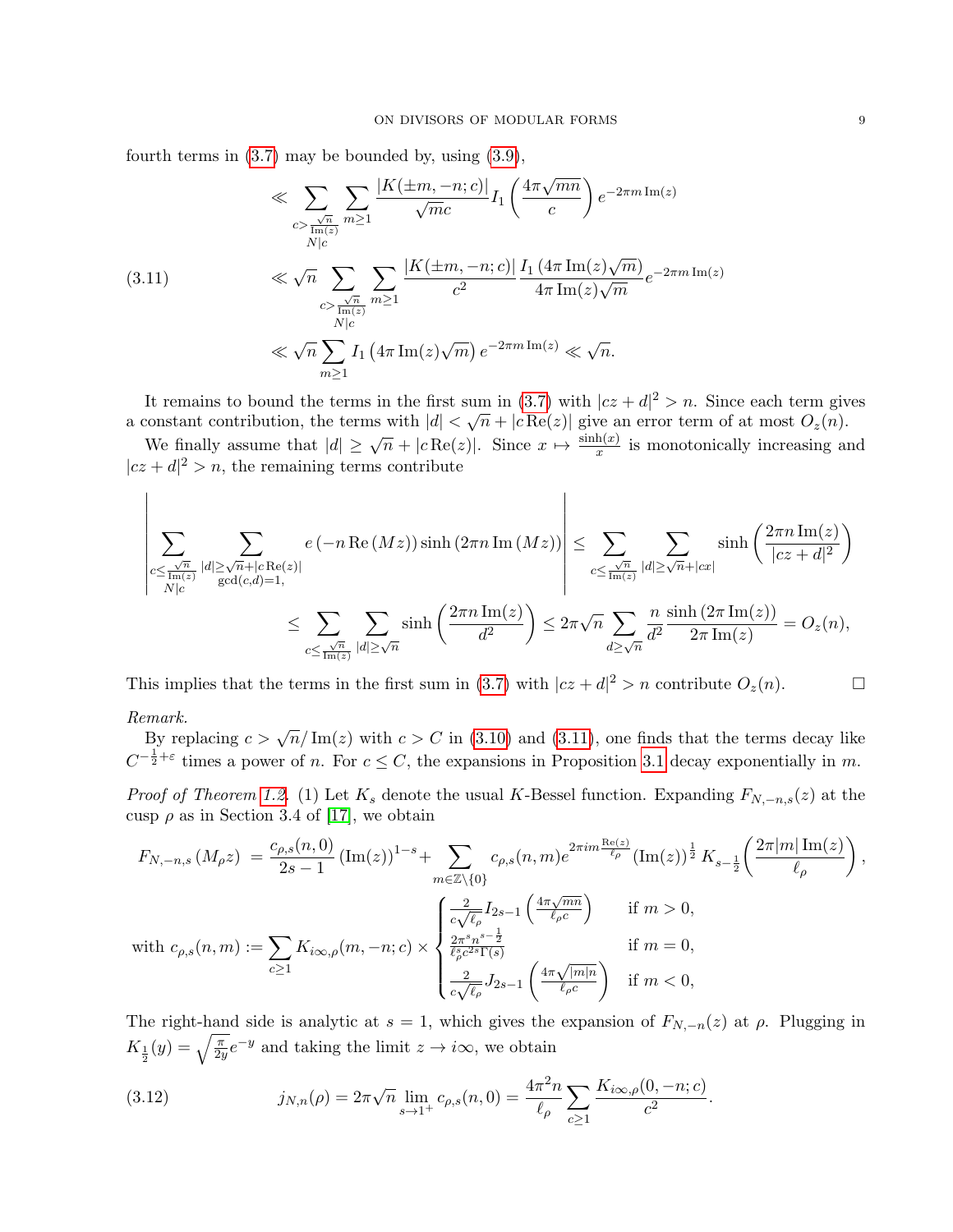We have  $K_{i\infty,\rho}(0,-n;c) = K_{\rho,i\infty}(n,0;c)$ , since  $M = \begin{pmatrix} a & b \\ c & d \end{pmatrix}$  runs through  $\Gamma_0(N)M_\rho/\Gamma_\infty^{\ell_\rho}$  iff  $-M^{-1} =$  $\left(\begin{array}{cc} -d & b \\ c & -a \end{array}\right)$  runs through  $\Gamma^{\ell\rho}_{\infty} \backslash M_{\rho}^{-1} \Gamma_0(N)$  in [\(2.4\)](#page-5-1). Hence [\(2.6\)](#page-5-4) yields the claim.

Parts (2) and (3) follow by taking limits  $\tau \to \rho$  in Theorem [1.1](#page-1-1) (2) and (3), respectively. Using the growth in n of  $j_{N,n}(\rho)$  from [\(3.12\)](#page-8-1), these limits may be taken termwise.

 $\Box$ 

*Proof of Theorem [1.3.](#page-2-0)* We show that the difference of both sides has no poles in  $\mathbb{H}$  and decays towards the cusps. We start by considering the points in H. One easily computes that the residue of  $-\frac{\Theta(f(\tau))}{f(\tau)}$  $f(\tau)$ at  $\tau = z$  equals  $\frac{1}{2\pi i}$  ord<sub>z</sub>(f). Using [\(2.3\)](#page-5-5) gives that the principal part at z agrees. At a cusp  $\rho$  one similarly sees that  $\frac{\Theta(f(\tau))}{f(\tau)}$  has no pole and its constant term equals ord<sub> $\rho$ </sub> $(f)$ . Using that the constant term of  $H_{N,z}^*(\tau)$  at  $\rho$  is  $-1$  then gives the claim.

#### **REFERENCES**

- <span id="page-9-14"></span>[1] E. Alwaise, An algorithm for numerically inverting the modular j-function, Res. Numb. Th., accepted for publication.
- <span id="page-9-1"></span>[2] T. Asai, M. Kaneko, and H. Ninomiya, Zeros of certain modular functions and an application, Comm. Math. Univ. Sancti Pauli 46 (1997), 93–101.
- <span id="page-9-8"></span>[3] B. Berndt, P. Bialek, and A. Yee, Formulas of Ramanujan for the power series coefficients of certain quotients of Eisenstein series, Int. Math. Res. Not. 2002 (2002), 1077–1109.
- <span id="page-9-9"></span>[4] P. Bialek, Ramanujan's formulas for the coefficients in the power series expansions of certain modular forms, Ph. D. thesis, University of Illinois at Urbana–Champaign, 1995.
- <span id="page-9-6"></span>[5] K. Bringmann, A. Folsom, K. Ono, and L. Rolen, Harmonic Maass forms and mock modular forms: theory and applications, AMS Colloquium Series, to appear.
- <span id="page-9-15"></span>[6] K. Bringmann and B. Kane, A problem of Petersson about weight 0 meromorphic modular forms, Research in Mathematical Sciences, accepted for publication.
- <span id="page-9-10"></span>[7] K. Bringmann and B. Kane, Ramanujan and coefficients of meromorphic modular forms, J. Math. Pures Appl., accepted for publication.
- <span id="page-9-11"></span>[8] K. Bringmann and B. Kane, Ramanujan-like formulas for Fourier coefficients of all meromorphic cusp forms, submitted for publication.
- <span id="page-9-5"></span>[9] J. Bruinier, W. Kohnen, and K. Ono, The arithmetic of the values of modular functions and the divisors of modular forms, Compositio Math. **130** (2004), 552–566.
- <span id="page-9-4"></span>[10] S. Carnahan, Generalized moonshine, II: Borcherds products, Duke Math. J. 161 (2012), no. 5, 893–950.
- <span id="page-9-12"></span>[11] D. Choi, *Poincaré series and the divisors of modular forms*, Proc. Amer. Math. Soc. 138 (2010), no 10, 3393– 3403
- <span id="page-9-13"></span>[12] C. Delaunay, Critical and ramification points of the modular parametrization of an elliptic curve, J. Théor. Nombres Bordeaux 17 (2005), no. 1, 109–124.
- <span id="page-9-3"></span>[13] J. Duncan and I. Frenkel, Rademacher sums, moonshine and gravity, Comm. Numb. Th. Phys. 5 (2011), 1–128.
- <span id="page-9-0"></span>[14] J. Duncan, M. Griffin, and K. Ono, Moonshine, Res. Math. Sci. 2 (2015), A11.
- <span id="page-9-7"></span>[15] G. Hardy and S. Ramanujan, On the coefficients in the expansions of certain modular functions, Proc. Royal Soc. A 95 (1918), 144–155.
- <span id="page-9-16"></span>[16] E. Hecke, Analytische Funktionen und algebraische Zahlen, zweiter Teil, Abh. Math. Sem. Hamburg Univ. 3 (1924) 213–236.
- <span id="page-9-19"></span>[17] H. Iwaniec, Spectral Methods of Automorphic Forms, Graduate Studies in Mathematics 53 (2002), ed. 2, American Mathematical Society, Providence, RI; Revista
- <span id="page-9-18"></span>[18] D. Niebur, A class of nonanalytic automorphic functions, Nagoya Math. J. 52 (1973), 133–145 Matemática Iberoamericana, Madrid.
- <span id="page-9-17"></span>[19] J. Smart, On modular forms of dimension −2, J Trans. Amer. Math. Soc. 116 (1965), 86–107.
- <span id="page-9-2"></span>[20] D. Zagier, Traces of singular moduli, Motives, Polylogarithms, and Hodge Theory (Ed. F. Bogomolov and L. Katzarkov), Lect. Ser. 3 Intl. Press, Somerville, 2002, 209–244.P

Mathematical Institute, University of Cologne, Weyertal 86-90, 50931 Cologne, Germany E-mail address: kbringma@math.uni-koeln.de